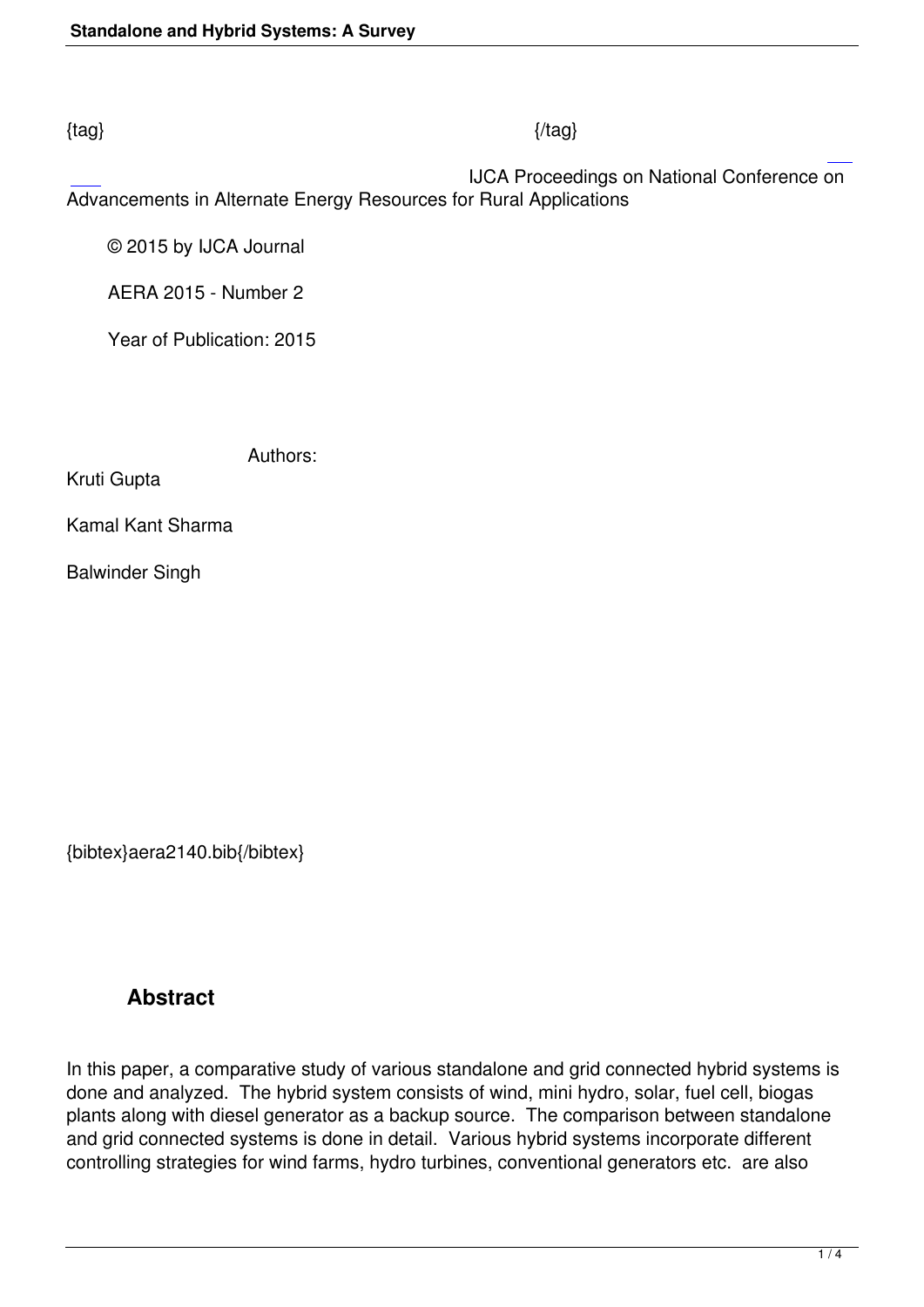included. An in-depth study of hybrid system comprising of wind and hydro turbines connected to conventional generators is also done. Islanding operation is also considered a special concern in this paper, which also include various works by hydraulic turbine and controller of governor system in smart distribution systems.

### **Refer**

#### **ences**

L. L. Lai and T. F. Chan, & quot; Distributed Generation & quot;, in Distributed Generation: Induction and Permanent Magnet Generators, 1st ed. , England: West Sussex: John Wiley and Sons Ltd. , 2007, pp. 1–20.

P. P. Sharma, S. Chatterji and B. Singh, " Matlab Based Simulation of Components of Small Hydro-Power Plants", VSRD International Journal of Electrical, Electronics & Communication Engineering, Vol. 3 Issue 8, (2013), pp. 37

V. Ramakrishnan and S. K. Srivatsa, & quot; Mathematical Modeling of Wind Energy Systems", Asian Journal of Information Technology, vol. 6, pp. 1160-1166, 2007

S. Vlastimil, " Model of wind power plant with asynchronous generator in Simulink platform", Intensive Programme Renewable Energy Sources, May 2011

C. Guowei, Qi Sun, L. Cheng et. al., "A new control strategy to improve voltage stability of the power system containing large-scale wind power plants", Electric Utility Deregulation and Restructuring and Power Technologies (DRPT), 2011 4th International Conference on , vol. , no. , pp. 1276,1281, 6-9 July 2011

Q. Yang, Z. Jianhua, W. Ziping et. al., " Analysis on Stability of Integration of Wind Farms into Power Systems&quot:, Power and Energy Engineering Conference, 2009. APPEEC 2009. Asia-Pacific, Vol. 1, no. 4, pp. 27-31, March 2009

T. T. Chuong, & quot; Voltage stability investigation of grid connected wind farm & quot; World Academy of Science, Engineering and Technology, 2008

F. Ardanuy, J., et. al., & quot; A dynamic model of adjustable speed hydro plants & quot; Proceedings of the 9th Congreso Hispano Luso de Ingeniería Eléctrica, Marbella, Spain, Vol. 30, 2005.

A. H. A., B. H. Mohamad, H. W. Ping, H. Mokhlis, " An Adaptive Controller of Hydro Generators for Smart Grid Application in Malaysia", presented at the International Conference on Power System Technology (POWERCON),

R. Nazir, & quot; Modelling and simulation of an induction generator-Driven-Micro/Pyco hydro power connected to grid system", Andalas University-Institut Teknologi Bandung, Indonesia June (2007): 17-19.

M. Sattouf, & quot: Simulation Model of Hydro Power Plant Using Matlab/Simulink & quot:.. Int. Journal of Engineering Research and Applications, ISSN : 2248-9622, Vol. 4, Iss. 1 ( Version 2), January 2014, pp. 295-301.

B. Bhandari, K. T. Lee, C. S., Song, et. al., " A Novel Off-Grid Hybrid Power System Comprised of Solar Photovoltaic, Wind, and Hydro Energy Sources", Applied Energy, Vol. 133, pp. 236-242, 2014

A. K. Daud, M. Ismail, W. Kukhun and M. M. Mahmoud, " Simulation of a Hybrid Power System Consisting of Wind Turbine, PV, Storage Battery and Diesel Generator: Design, Optimization and Economical Evaluation", International Journal of Energy Engineering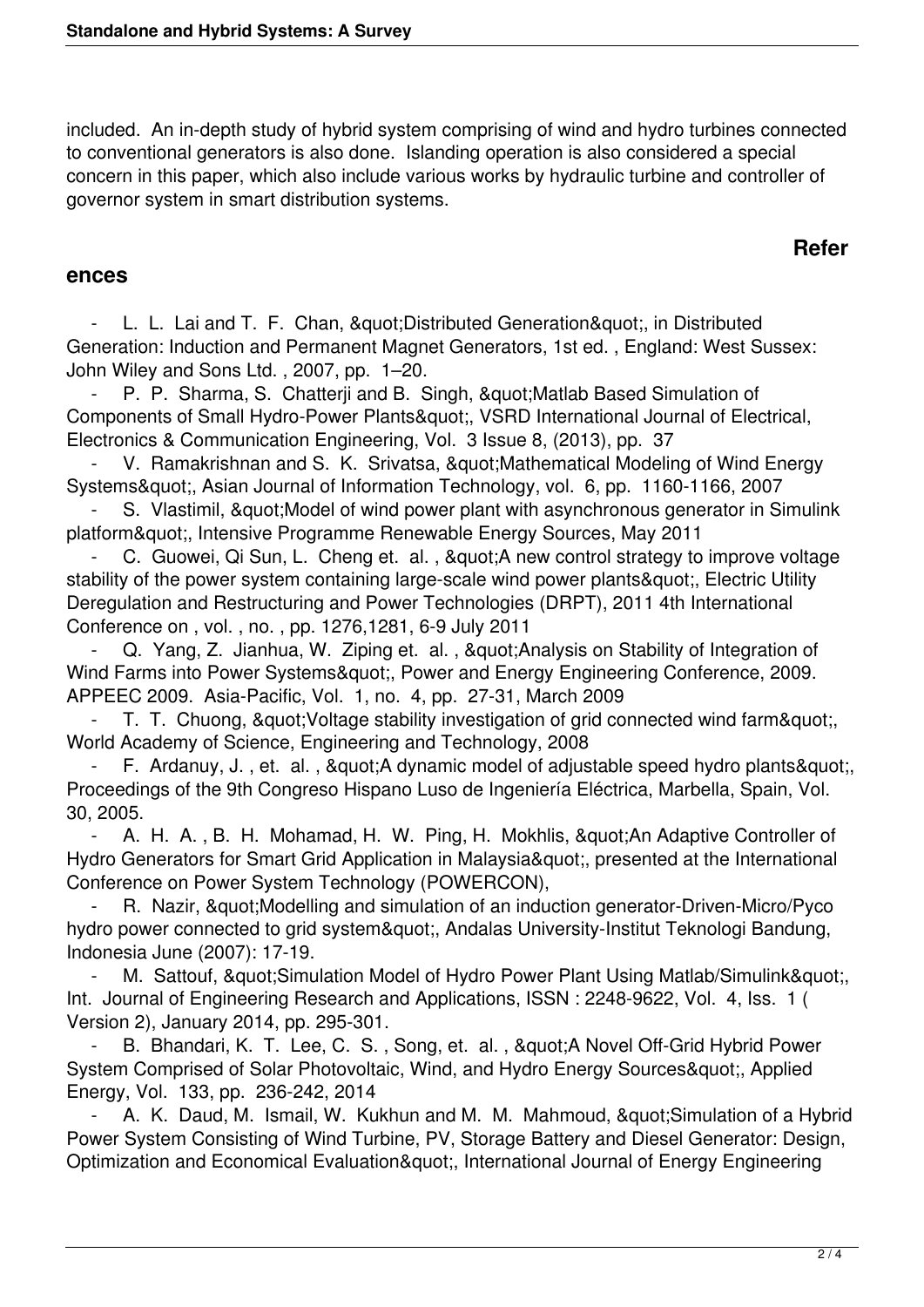(IJEE) Vol. 1, No. 1, 2011, pp. 56-61

Y. Zhou, J. A. Ferreira and P. Bauer, & quot; Grid-connected and islanded operation of a hybrid power system", Power Africa 2007, Johannesburg, South Africa, 16-20 Jul 2007, pp. 1-6

Bic?, D., Dumitru, C. D., et. al., & quot; Isolated Hybrid Solar-Wind-Hydro Renewable Energy Systems", Renewable Energy, T. J. Hammons (Ed.), InTech, 2009

B. Bhandari, S. R. Poudel, K. T. Lee and S. H. Ahn, & quot: Mathematical Modeling of Hybrid Renewable Energy System: A Review on Small Hydro- Solar-Wind Power generation", International Journal of precision engineering and manufacturing-green technology vol. 1, no. 2, pp. 157

A. Menshsari, M. Ghiamy, MMM Mousavi and HA Bagal, " Optimal design of hybrid water-wind-solar system based on hydrogen storage and evaluation of reliability index of system using ant colony algorithm", Int Res J Applied and Basic Sci 2013;4:3592–600

P. K. Goel, B. Singh, B. Murthy, S. S. Kishore, " Autonomous hybrid system using PMSGs for hydro and wind power generation", Industrial Electronics, 2009. IECON '09. 35th Annual Conference of IEEE, vol. , no. , pp. 255,260, 3-5 Nov. 2009

B. Revanth, M. Ramesh, P. Jenish, " Simulation of Isolated wind-hydro hybrid system using cage generators and battery storage&guot;, International Journal of Env. Sci. : Development and Monitoring (IJESDM), vol. 4, no. 2, 2013, pp. 58-62

S. Nirmal, S. Rinku, & quot; Isolated Wind Hydro Hybrid Generation System with Battery Storage", International OPEN ACCESS Journal Of Modern Engineering Research (IJMER), Vol. 4, Iss. 3, Mar. 2014, pp. 36-43

C. Marinescu, C. Ion, I. Serban, L. Clotea, D. Marinescu, " Controlling a stand-alone power system", Power Electronics, Electrical Drives, Automation and Motion, 2006. SPEEDAM 2006. International Symposium, vol. , no. , pp. 525,530, 23-26 May 2006

S. S. Murthy, S. S.; Jha, C. S.; Rao, P. S. N., & quot; Analysis of grid connected induction generators driven by hydro/wind turbines under realistic system constraints", Energy Conversion, IEEE Transactions, vol. 5, no. 1, pp. 1,7, Mar 19

P. S. Nagendra Rao and S. S. Murthy, & quot; Performance analysis of grid connected induction generators driven by hydra/wind turbines including grid abnormalities", in Proc. 24th Intersociety on Energy Conversion Engineering Conference, 1989, pp. 2045-2050

B. Stefan, et al., & quot; Study of a grid-connected hybrid wind/micro-hydro power system&quot:, Optimization of Electrical and Electronic Equipment, OPTIM 2008. 11th International Conference on. IEEE, 2008.

Kruti Gupta, Kamal Kant Sharma & quot; Modelling & Stability Issues in Mini/Micro Hydro Power Plant- A Survey & quot; International Journal of Modern Computer Science vol. 3, issue 2, pp. 31-41, 2015.

**Index Terms** 

Computer Science **Power Systems**